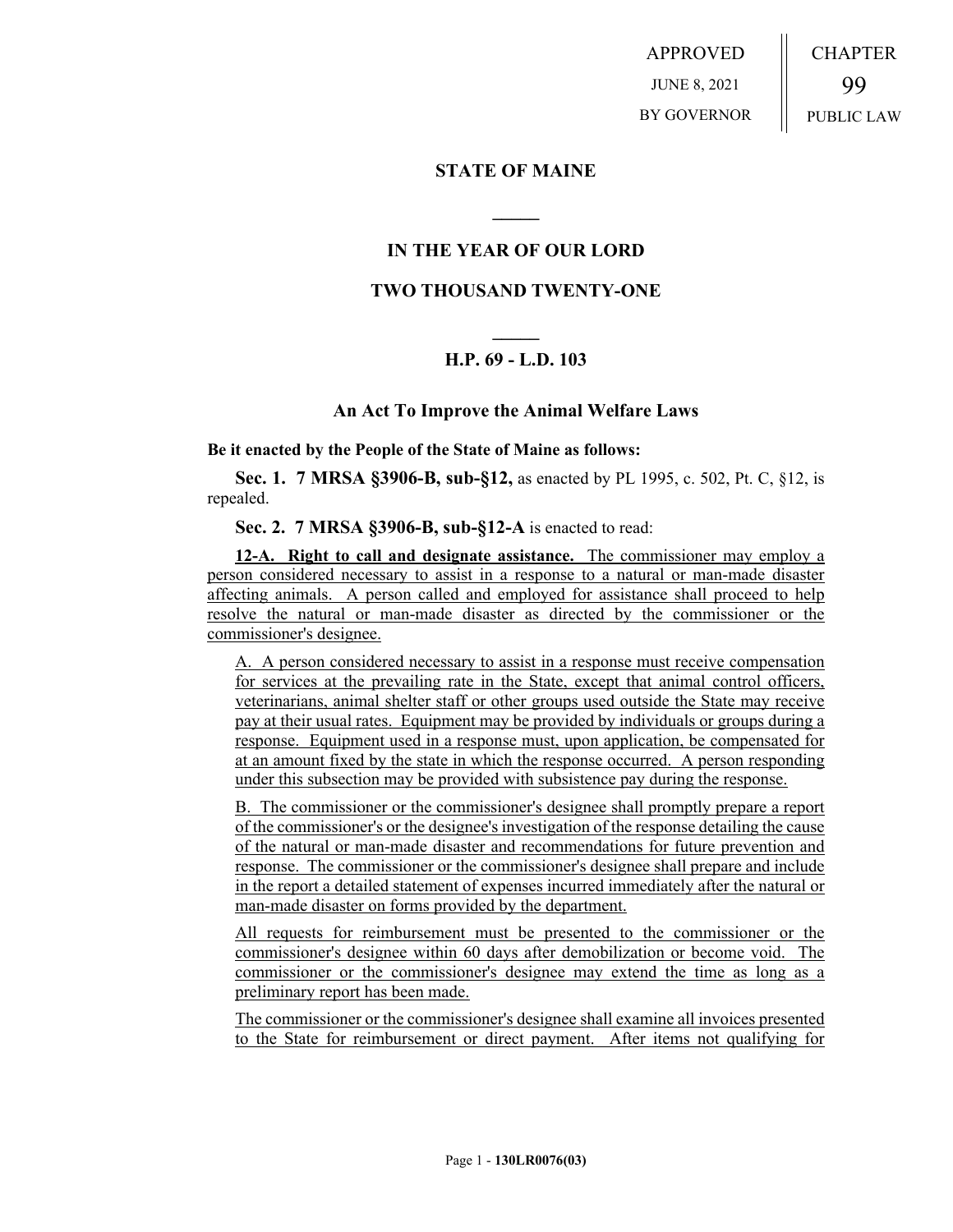reimbursement have been deducted, the commissioner or the commissioner's designee shall approve the remaining items for payment.

**Sec. 3. 7 MRSA §3906-C, sub-§1, ¶E,** as amended by PL 1995, c. 502, Pt. C, §13, is further amended to read:

E. One member representing licensed pet shops or pet food suppliers;

**Sec. 4. 7 MRSA §3906-C, sub-§1, ¶I,** as enacted by PL 2001, c. 399, §3, is amended to read:

I. One attorney with experience in animal welfare law or prosecutorial experience within the state court system;

**Sec. 5. 7 MRSA §3907, sub-§22-C** is enacted to read:

**22-C. Pet food supplier.** "Pet food supplier" means any retail location located in the State that sells feeding supplies for pets or livestock.

**Sec. 6. 7 MRSA §3916, sub-§1-A,** as amended by PL 2007, c. 439, §8, is repealed and the following enacted in its place:

**1-A. Required for dogs.** Except as provided in subsection 4, an owner or keeper of a dog, within 30 days after the dog attains the age of 3 months, shall have that dog vaccinated against rabies. The rabies vaccine must be administered by a licensed veterinarian or under the supervision of a licensed veterinarian. Upon receiving an initial vaccination, a dog is considered protected for one year and an owner or keeper of that dog shall get a booster vaccination for that dog one year after the initial vaccination and subsequent booster vaccinations at intervals that do not exceed the intervals recommended by a national association of state public health veterinarians for the type of vaccine administered. A wolf hybrid is required to be vaccinated in accordance with this subsection. The procedure prescribed under Title 22, chapter 251, subchapter 5 for a wolf hybrid suspected of having rabies does not change based on proof that the wolf hybrid has received a rabies vaccination.

**Sec. 7. 7 MRSA §3916, sub-§4,** as amended by PL 2005, c. 422, §6, is further amended by amending the first blocked paragraph to read:

An owner or keeper of a cat or dog is exempt from the requirements of subsection 1 if a medical reason exists that precludes the vaccination of the cat or dog. To qualify for this exemption, the owner or keeper must have a written statement signed by a licensed veterinarian that includes a description of the cat or dog and the medical reason that precludes the vaccination.

**Sec. 8. 7 MRSA §3923-G, sub-§6,** as enacted by PL 2011, c. 100, §12, is amended to read:

**6. Exclusion of wolf hybrids, dangerous dogs and nuisance dogs.** This section does not apply to the licensing of a wolf hybrid, a dangerous dog or a nuisance dog. A person owning a wolf hybrid, a dangerous dog or a nuisance dog shall obtain a license from the municipal clerk or the dog recorder for the municipality, plantation or unorganized territory in which the person owning the wolf hybrid, the dangerous dog or the nuisance dog resides.

**Sec. 9. 7 MRSA §3950-A, sub-§2,** as amended by PL 2009, c. 343, §22, is further amended to read: